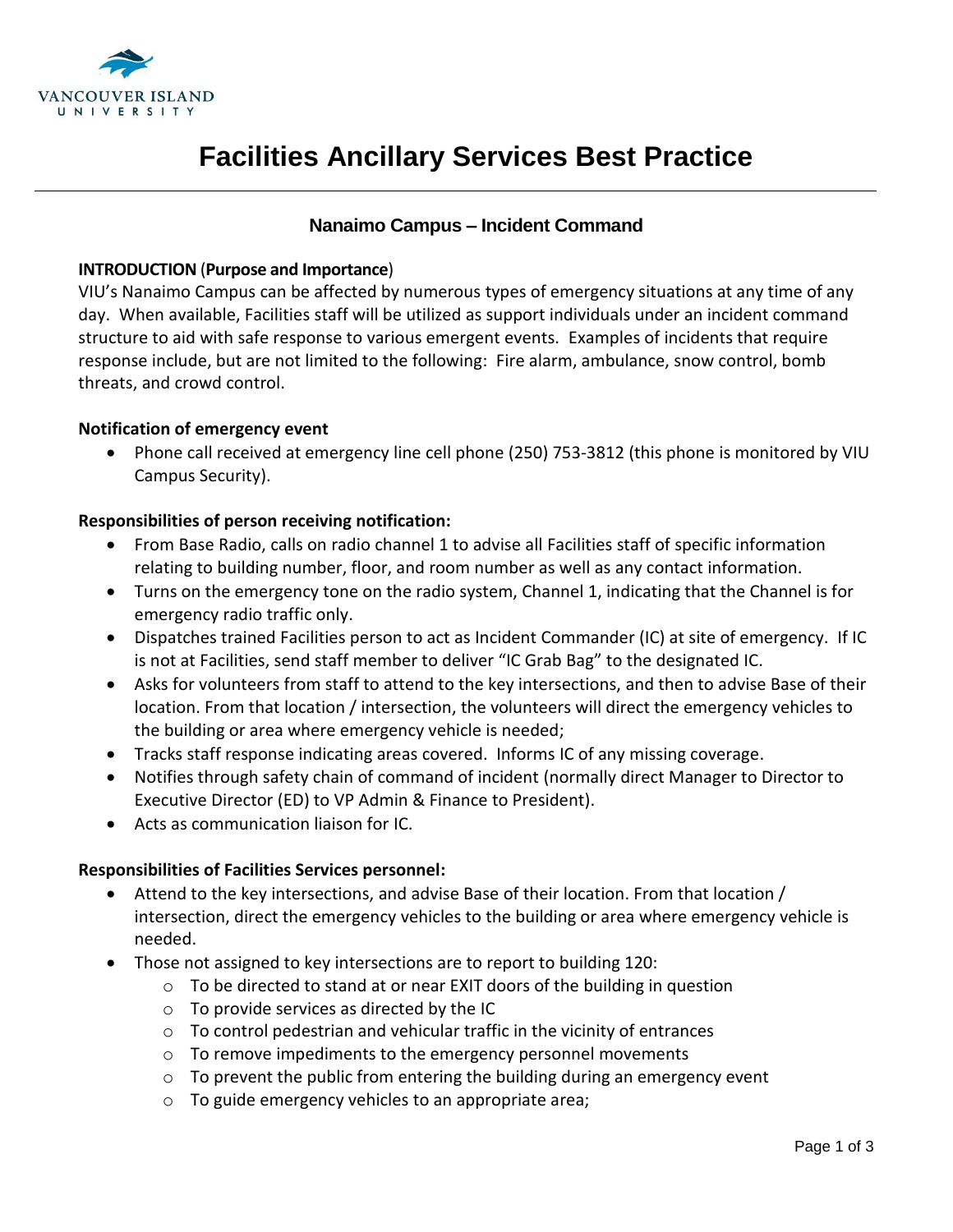

- $\circ$  To provide emergency responders with specific local information that will assist them in their tasks;
- $\circ$  To advise emergency responders of the location of the IC, and to advise, who is in that role;
- $\circ$  To remind people evacuating the building where their Assembly points are located.
- Facilities Services personnel not directly involved are required to
	- $\circ$  Assemble at a specific location (as above) to support the IC. The default location is the main office of Building 120.
	- o Monitor Radio Channel 1, ONLY, and refrain from using the radio for anything but required responses when called upon by the IC or Base Radio when called upon.
	- $\circ$  Not to enter the incident site until advised by the IC that it is safe to do so.

### **Responsibilities of Incident Commander** (dependent on type of incident)

- Immediately head to the site of the incident and take charge of the scene until replaced by a more senior manager or professional responder. (If at Facilities, take IC Grab Bag)
- Distribute available personnel around the building as deemed appropriate, but in general, one person at each building entrance.
- Be wearing distinctive coloured high visibility vest, plus distinctive hard hat;
- Be the only person giving orders in regards to a given incident;
- Assign tasks to Facilities Services personnel (Base Radio will assign intersection control tasks) available;
- At the discretion of the IC, order excess Facilities personnel to "stand down" from the emergency, or redirect them to emergent needs;
- If relevant, assign one electrician to work with the Fire Department personnel, but that electrician will only enter the building when the Fire Department personnel advise that it is safe to do so, and will act in strict accordance with their directions;
- Secure the incident site to ensure no unauthorized people enter the incident site;
- Liaise with emergency wardens, obtain information that can be passed on to emergency responders;
- Liaise with Base (usually Facilities) on progress and issues;
- Direct additional Facilities Services personnel responders to assist in perimeter control and direction;
- Advise emergency responders of needed assistance;
- Will assign tasks to Campus Security personnel on site;
- Receive reports from Facilities personnel, Campus Security, and from emergency wardens;
- Relinquish command of the Incident once the professional emergency responders arrive (such as the Fire Department Commanding Officer, or RCMP, etc.);
- Remain at site to provide support to the professional emergency responders and relay directions to Facilities personnel and Campus Security;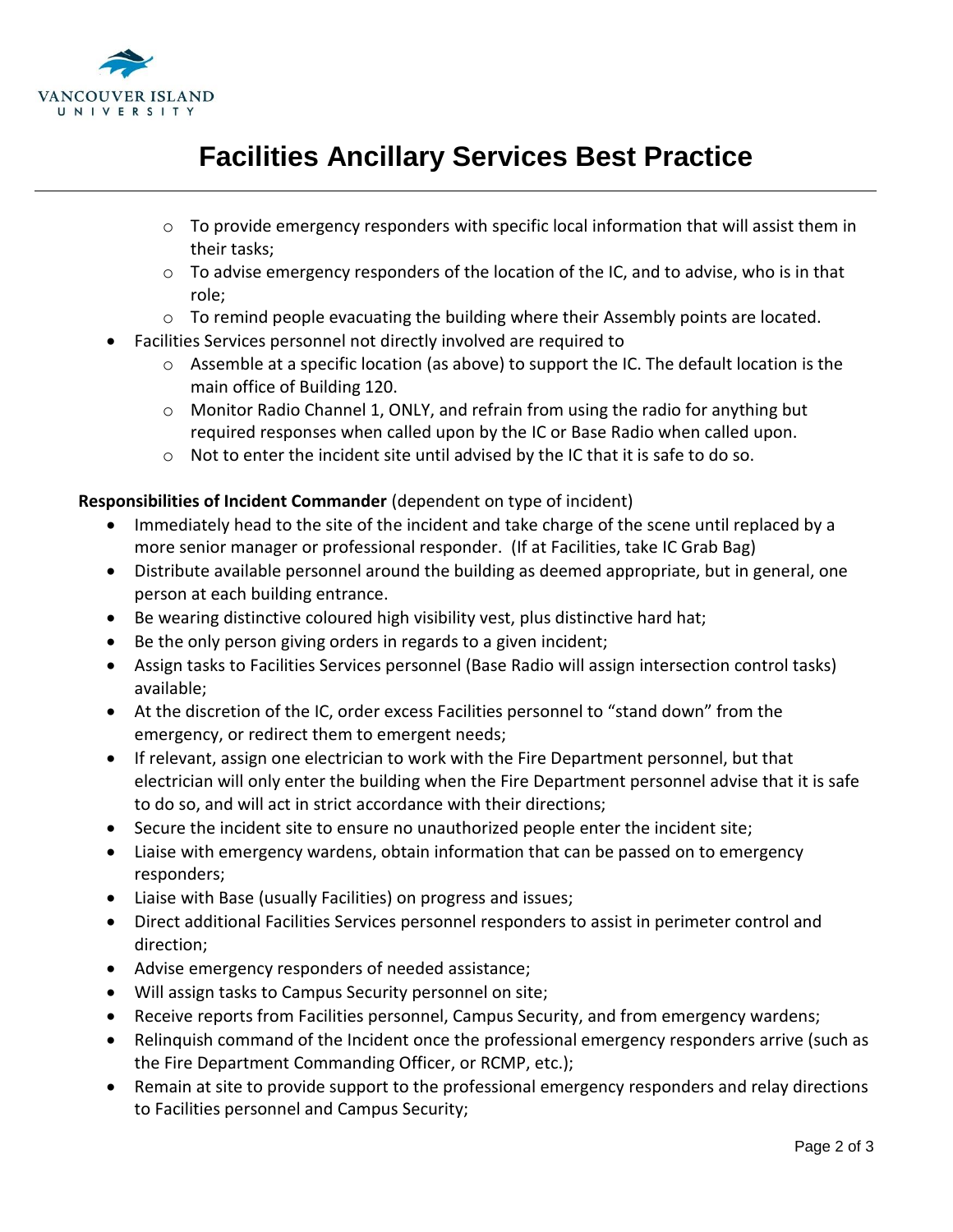

- Obtain additional resources from VIU executive, and when necessary the Emergency Operations Centre (EOC):
	- o This may include recalling Facilities Services personnel/security to assist in the response after normal office hours
- Resume command of an Incident when the professional emergency responders declare the building or area safe for re-entry
- Assign tasks to Facilities Services personnel to look for the building occupants at their Assembly Points and to let them know that the building is safe for re-entry;
- Conduct an investigation where necessary, and complete an Incident Report using all available information
- Request additional resources as required (EOC Director to determine if EOC activation is required)

## **Responsibilities of Campus Security (Monday – Friday 07:00 – 16:00)** (Office Hours)

- Follow all applicable Post Orders
- Call established call out list for any emergency events
- Call professional emergency responders when needed (Fire, ambulance, police, etc.)
- Undertake Incident Command role until relieved on site by VIU Incident Commander, or professional emergency responder (Police, Fire, Ambulance, etc.)
- Provide first aid if needed. Call ambulance if needed;
- If requested, may be asked to assemble at a specific location to support the Incident Commander;
- Monitor Radio Channel 1 and refrain from using the radio for anything but required responses when called upon by the Incident Commander or Base Radio when called upon;
- If building is in alarm, will not enter the building until advised that it is safe to do so by the appropriate authority (police/fire)
- If first on scene, may be required to initiate the Incident Report, following the incident.

### **Responsibilities of Campus Security - Non Office Hours**

- Follow all applicable Post Orders;
- Provide first aid as needed. Call ambulance if needed;
- Undertake role of Incident Commander as required;
- Contact the Facilities Services Manager responsible for that system, as defined in the Post Orders, Appendix A;
- Notify Safety Chain of Command when required.

### **Responsibilities of Emergency Wardens**

 Under the training and coaching received through the Health & Safety Services building Emergency Wardens are trained to: